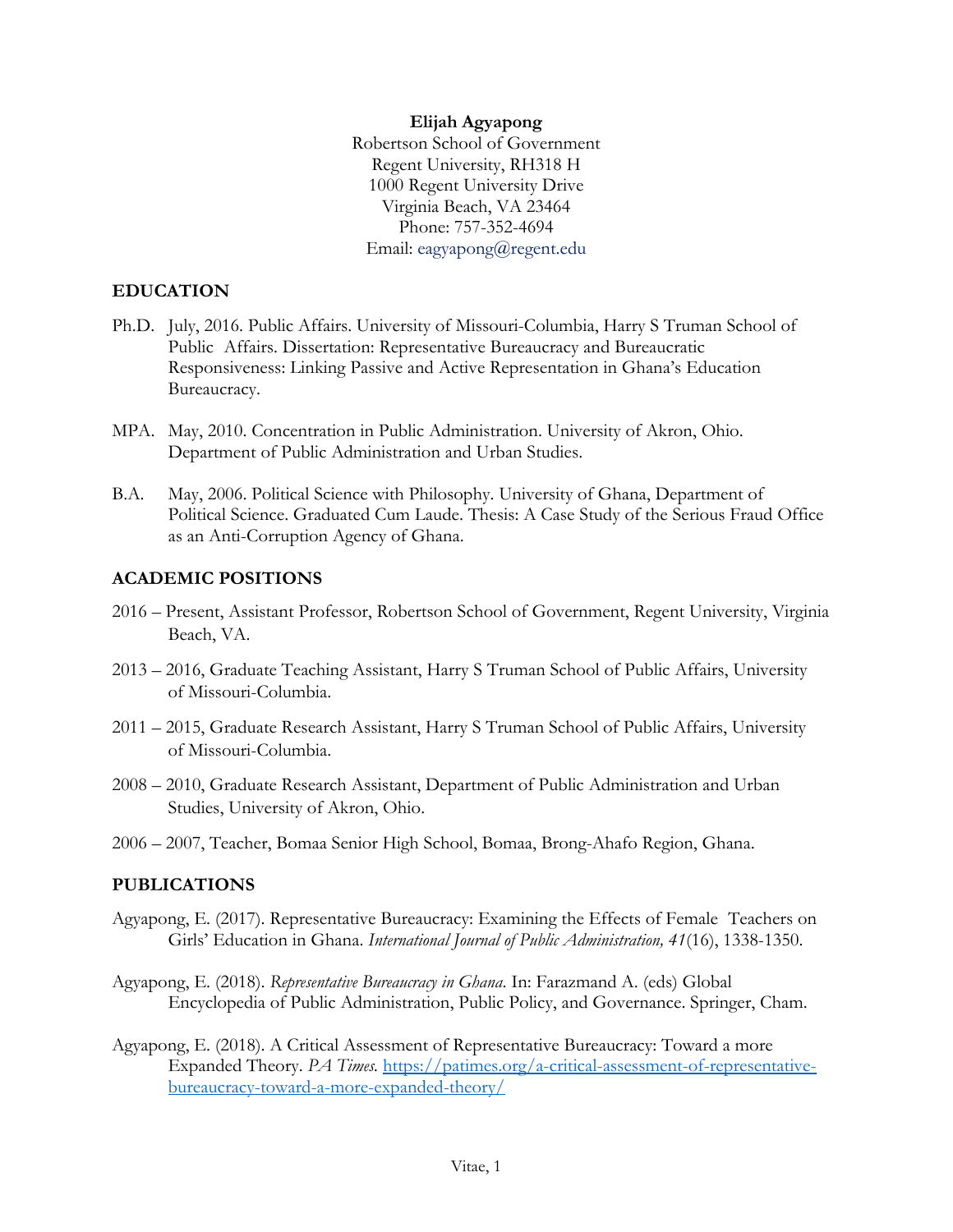#### E. Agyapong

- Sulemana I., & **Agyapong, E**. (2019). Subjective Well-Being and Political Participation: Empirical Evidence from Ghana. *Review of Development Economics.* <https://doi.org/10.1111/rode.12592>
- King, M. S., **Agyapong, E**., & Roberts, G. (2019). ASPA Code of Ethics as a Framework for Teaching Ethics in Public Affairs and Administration: A Conceptual Content Analysis of MPA Ethics Course Syllabi. *Journal of Public Affairs Education.* https://doi.org/10.1080/15236803.2019.1640560

## **RESEARCH UNDER REVIEW AND IN PROGRESS**

- "Is Passive Representation a Necessary Condition for Active Representation to Occur? Examining the Concept of 'Minority Representative Role' in Education." *Target: PAR, ARPA or A&S*
- "Teaching Ethics and Values: A Content Analysis of Public Administration Programs in Africa." *Draft. Not yet submitted.*
- "Using Theories of Bureaucratic Responsiveness to Improve Governance: A Justification for Increased Empirical Research in Africa," with Lael Keiser and Michael Wahman. *Revision Requested.*
- "Ghana's Surprising Democratic Success: The Role of Civil Society," with Nelson Oppong. *Revision Requested.*
- "Preliminary Assessment of Factors that Influence Citations for Nutrition Deficiencies in Nursing Homes." *Draft. Not yet submitted.*

## **CONFERENCE PRESENTATIONS**

- "Is Passive Representation a Necessary Condition for Active Representation to Occur? The Case of Girls' Education in Ghana," at the Oxford Education Research Symposium, University of Oxford, UK, July 29-31, 2019.
- "Empirical Assessment of Two Administrative Reforms to Engender Bureaucratic Responsiveness." Conference of Minority Public Administrators (COMPA), Baltimore, MD, March 4-7, 2019.
- "ASPA Code of Ethics as a Framework for Teaching Ethics in Public Affairs and Administration: A Conceptual Content Analysis of MPA Ethics Course Syllabi," with Stephen M. King. Northeast Conference on Public Administration (NECoPA), Baltimore, MD, November 2- 4, 2018.
- "Do female Teachers have Different Attitudes toward Girls' Education than their Male Counterparts? Examining the Concept of 'Minority Representative Role' in Ghana." Northeast Conference on Public Administration (NECoPA), Baltimore, MD, November 2- 4, 2018.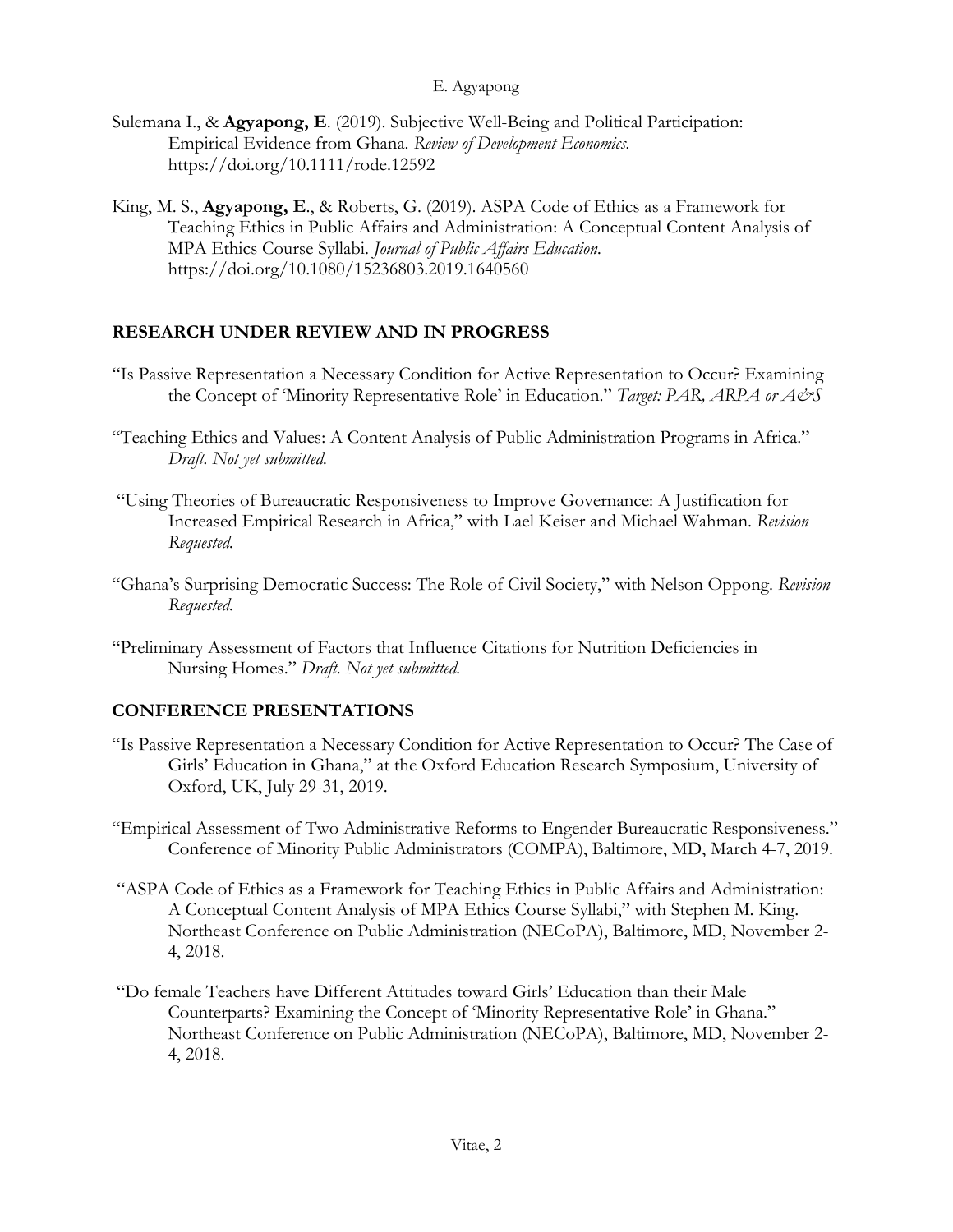### E. Agyapong

- "Representative Bureaucracy: Examining the Effects of Female Teachers on Girls' Education in Ghana," at the American Society for Public Administration (ASPA) 6<sup>th</sup> International Young Scholars Workshop, Chennai, India, July 11-16, 2017.
- "Representative Bureaucracy and Bureaucratic Responsiveness: Examining the Effects of Female Teachers on Girls' Education in Ghana." American Society for Public Administration (ASPA) 78th Annual Conference, Atlanta, GA, March 17-21, 2017.
- "The Impact of Goal Setting and Perceived Supervisory Support on Public Employees' Intrinsic Motivation in U.S. Federal Agencies," with James Harrington, Romeo Abraham & Varaidzo Zvobgo. American Society for Public Administration (ASPA) 78<sup>th</sup> Annual Conference, Atlanta, GA, March 17-21, 2017.
- "Representative Bureaucracy and Bureaucratic Responsiveness: Linking Passive and Active Representation in Ghana's Education Bureaucracy." Poster presented at the Public Management Research Conference (PMRC), Minneapolis, MN, June 10-13. 2015.
- *"*Are Women in Professional Associations Confronted with Glass Ceiling? A Case Study of the National Association of Disability Examiners (NADE)." Paper presented to the American Society for Public Administration (ASPA) Conference, Chicago, IL, March 6- 10, 2015.
- "Do Western Theories of Bureaucratic Responsiveness Travel to Developing Democracies? A Research Agenda for Africa," with Lael Keiser. Midwest Political Science Association (MPSA) Conference, Chicago, IL, April 3-6, 2014.
- "Understanding Bureaucratic Responsiveness in Africa: Do Existing Theories Apply?" with Lael Keiser. Southern Political Science Association (SPSA), New Orleans, LA, January 9-11, 2014.
- "A Reassessment of Democratic Consolidation in Ghana." 31st annual Research and Creative Activities Forum (RCAF), University of Missouri-Columbia, March 8, 2014.
- "Preliminary Analysis of Perceived Corruption towards Ghana Police Service: Implications for an Effective and Transparent Administration," with Chris Opoku-Agyemang. University of Akron Conference on Undergraduate and Graduate Student Research, Akron, Ohio, March 26, 2009.

## **RESEARCH GRANTS**

University of Missouri Graduate School, John D. Bies International Travel Award for dissertation research in Ghana, September 2014. Amount: \$2,000

Harry S Truman School of Public Affairs, Dissertation Travel Grants, September 2014. Amount: \$500

## **SCHOLARSHIPS, AWARDS, AND HONORS**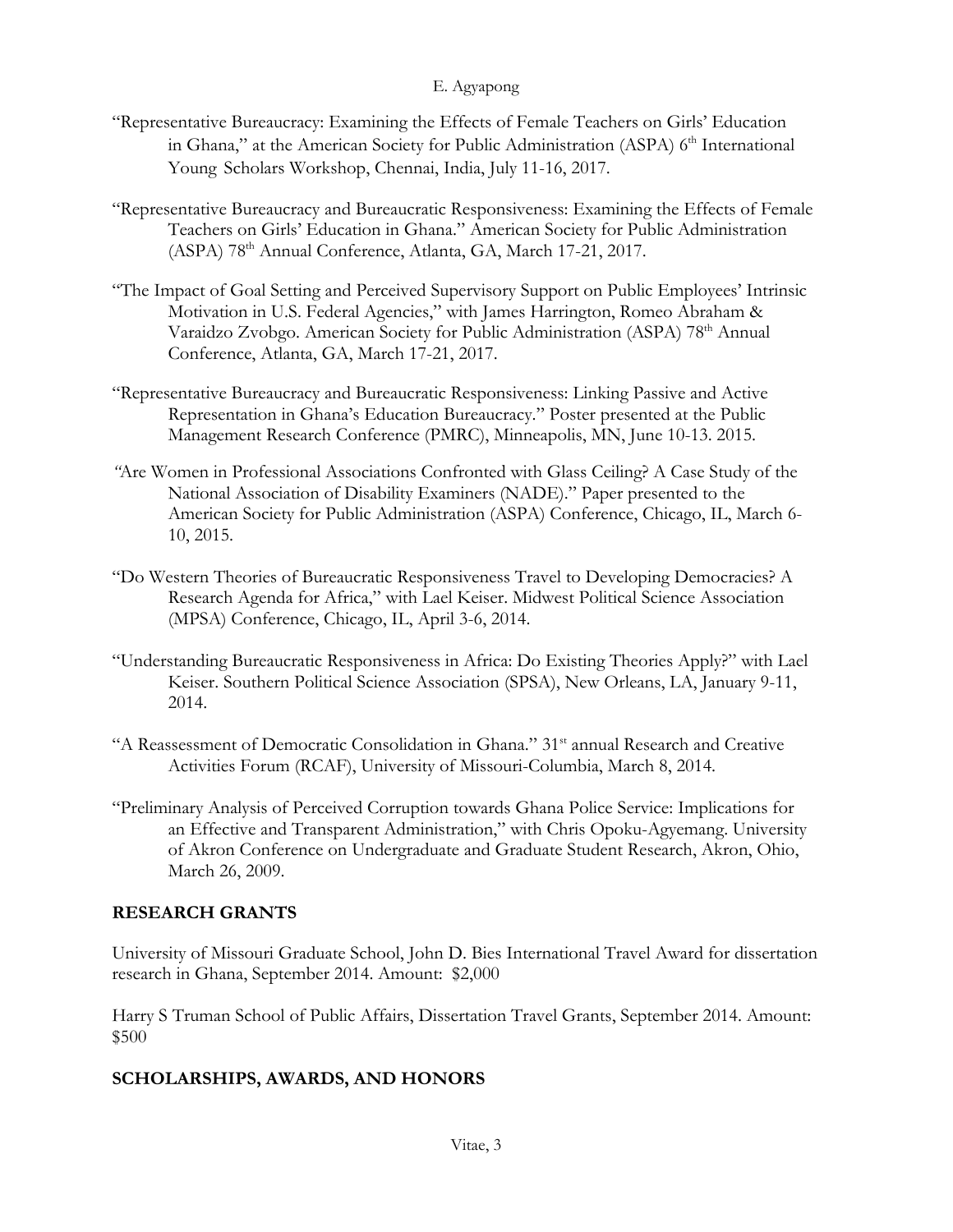### E. Agyapong

Faculty Member of the Year, Robertson School of Government, Regent University, 2017-2018 Academic Year.

Honorable Mention, Best Paper. American Society for Public Administration (ASPA) 6<sup>th</sup> International Young Scholars Workshop, Chennai, India, July 11-16, 2017.

University of Missouri, Graduate Professional Council Award. Second Best Paper in Social Science (Quantitative) Research. 31<sup>st</sup> annual Research and Creative Activities Forum, March 8, 2014.

Graduate Assistantship, Harry S Truman School of Public Affairs, University of Missouri-Columbia, 2011-Present.

Nominated to the Pi Alpha Alpha National Honor Society, 2010 (Declined).

Golden Key Honor Society Certificate for Outstanding Academic Performance in Graduate School, University of Akron chapter, 2009.

Graduate Assistantship, Department of Public Administration, University of Akron, 2008-2010. University of Ghana, Legon Hall Award for excellent performance in college education and graduating with Honors, 2006.

University of Ghana, Legon Hall Award for outstanding academic performance in the second year of Undergraduate School, 2005.

# **CLASSES TAUGHT**

2016 – Present, Regent University (graduate level):

- ⋅ Organizational Theory
- ⋅ Public Policy Process
- Research Methods
- ⋅ Introduction to Public Administration
- ⋅ Program Evaluation
- ⋅ Special Topics on Government and Politics in Europe (included a two-week study tour to London, The Hague, Amsterdam, Brussels, Paris, and Versailles)
- 2013 2016, University of Missouri (co-taught, graduate level):
	- Research Methods and Inquiry in Public Affairs I
	- Research Methods and Inquiry in Public Affairs II
	- ⋅ Organizational Analysis and Change
- 2006 2007, Bomaa Senior High School, Ghana:
	- ⋅ Government
	- Core Mathematics

## **PROFESSIONAL SERVICE**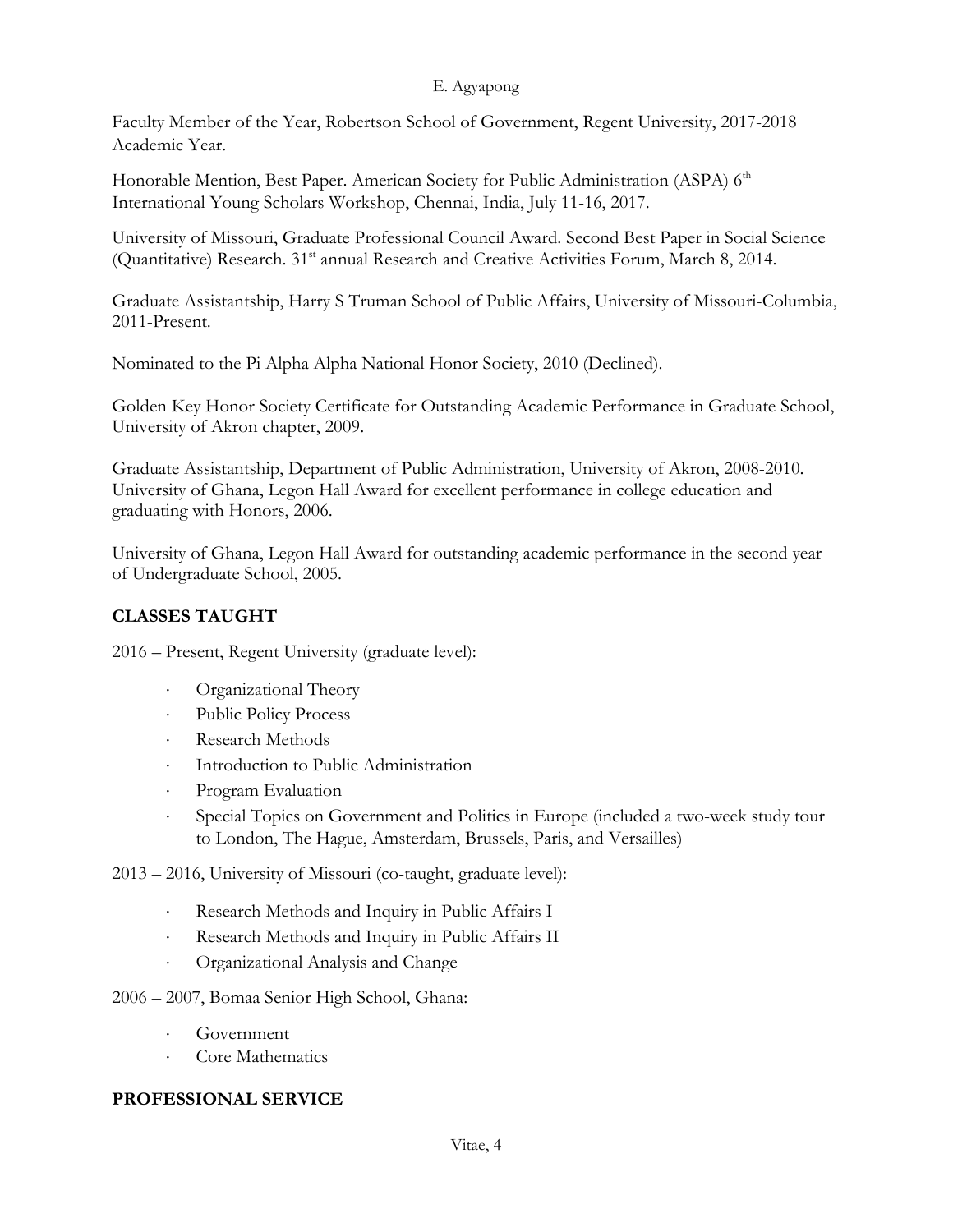- 2019 Present, Editorial Board Member, Journal of Public Policy and Administration.
- 2019 Reviewer for Cities International Journal of Urban Policy and Planning.
- 2018 Present, Council Member, Hampton Roads Chapter of the American Society for Public Administration.
- 2016 Present, Regent University ICMA Student Chapter Advisor.
- 2016 Present, Member of the MPA program NASPAA Accreditation Committee, Robertson School of Government, Regent University.

## **PROFESSIONAL ASSOCIATION MEMBERSHIP**

- ⋅ American Society for Public Administration (ASPA)
- ⋅ Conference of Minorities in Public Administration (Section of ASPA)
- ⋅ ASPA Section on African Public Administration (SAPA)
- **EXPA Section on International and Comparative Administration (SICA)**
- ⋅ Hampton Roads Chapter of ASPA
- ⋅ American Political Science Association
- ⋅ Northeast Conference on Pubic Administration
- ⋅ Public Management Research Association

## **AREAS OF SPECIALIZATION AND RESEARCH INTERESTS**

- Democratic Governance and Public Administration in Africa
- ⋅ Governance
- ⋅ Public Management
- ⋅ Public Policy Process
- Research Methods in Public Administration/Affairs
- ⋅ Administrative Politics
- ⋅ Bureaucratic Responsiveness
- ⋅ Public Administration Theory and Practice
- ⋅ Comparative Public Administration
- ⋅ Street-Level Bureaucracy and Representative Bureaucracy

## **ADDITIONAL INFORMATION**

- 2007 2008, Office manager at the headquarters of the Great Commission Movement of Ghana (GCMG), a ministry of Campus Crusade for Christ International (CCCI), Accra, Ghana.
- 2007. Assistant Field Ministries Coordinator at Great Commission Movement of Ghana, Accra.